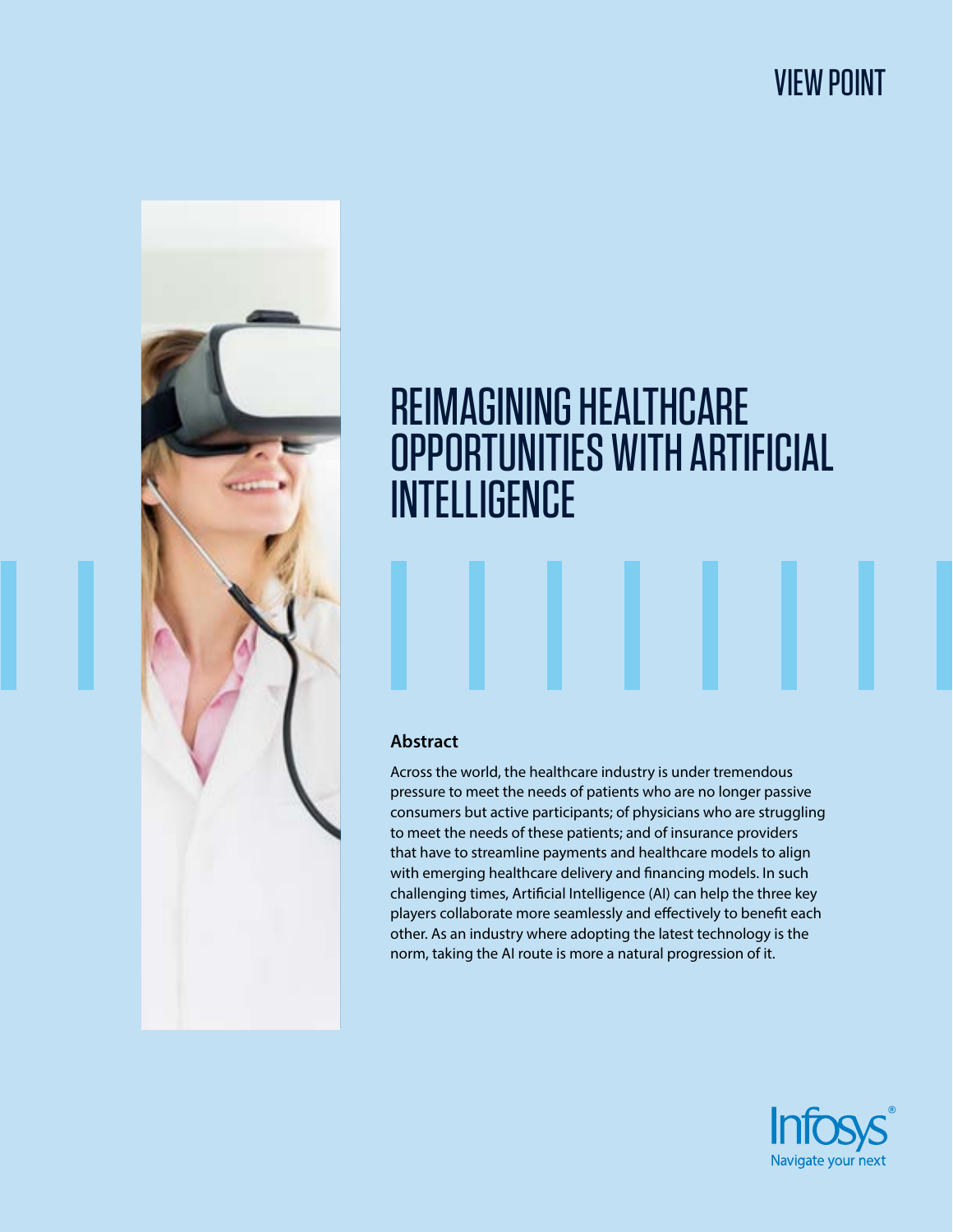### **It's 2020.**

James, an 87 year old war veteran, lives independently and enjoys his space. On his grandson's insistence, he uses an unobtrusive sensorenabled Artificial Intelligence (AI) wearable that monitors his vitals and informs his family about his overall health. One day, James' wearable beeps and a health plan's virtual physician pops up as a chatbot on his smartphone, asking him if he's feeling dizzy, having blurred vision or experiencing shortness of breath, as it had recorded a blood pressure of 136/87. James answers "no" to all the questions.

The chatbot states that there's a possibility he was pre-hypertensive. It reassures him that his report had been shared with his grandson and an in-network healthcare facility that has a healthcare professional (HCP) on standby, to attend to him. While pre-hypertension is not really a cause for alarm in young people, it can be of significant importance for those in James' age group. The AI-based healthcare app determines this by looking through James' claims history, which indicates that he has already been hospitalized 3 times that year due to dizziness and shortness of breath.

James agrees to have the HCP look him up. Within minutes, the HCP arrives and accesses James' health information on an AI-enabled integrated electronic medical record (EMR) that recommends a precision drug based on his molecular profiling. In less than half an hour, the drug is delivered to James' doorstep. And in no time, his family arrives to visit him. 6 months later, his wearable sends him daily reminders to take the drug. It also records every intake of the drug, to ensure he is adhering with his prescription to stay healthy and prevent hypertension. Thanks to this AI-enabled system, James can enjoy his independent lifestyle.

## **AI Emerging as an All-Pervasive Force in Every Industry**

The AI sector has witnessed rapid growth with the overall AI market predicted to reach US\$16.06 billion in growth by 2022 at a CAGR of 62.9% between 2016 and 2022<sup>1</sup>. Even though 63% of users don't realize it<sup>2</sup>, they are using AI almost every day -Amazon and Netflix recommendations and Google Maps real-time routing are just a few examples of it. This growth has been a result of an amalgamation of a number of factors like inexpensive parallel processing power, vast big data creation and rising competitive needs of businesses across multiple sectors that recognize the need for AI to augment their productivity.

AI, with its wide range of capabilities and application value, has rapidly emerged to make game-changing contributions to businesses beyond simple data processing algorithms, as a result of the significant advances in the technologies underlying AI. According to TechRadar's report, Artificial Intelligence Technologies Q1'17, natural language generation, swarm intelligence, speech recognition, virtual agents, machine learning platforms, AIoptimized

hardware and decision management are some of the AI technologies that have seen considerable innovations and success in the past couple of years (as shown in Figure 1).

However, it's not just these technologies that are seeing advancements. Deep learning, biometrics, semantic technology,

> Moderate Success Significant Success

**Trajectory:**

image and video analysis, text analytics, natural language processing (NLP) and robotic process automation are also seeing growth. In fact, the NLP market is predicted to experience the fastest CAGR from 2016 to 2022, and deep learning technology market, the second fastest CAGR in the same period<sup>3</sup>.

#### **Time to Reach Next Phase:**

 $\leftrightarrow$  <1 Year  $\leftrightarrow$  1 to 3 Years  $\leftrightarrow$  3 to 5 Years  $\overline{1}$  5 to 10 Years  $\overline{1}$  >10 Years



Figure 1: Artificial Intelligence Technologies, Q1 '17 (Source: TechRadar)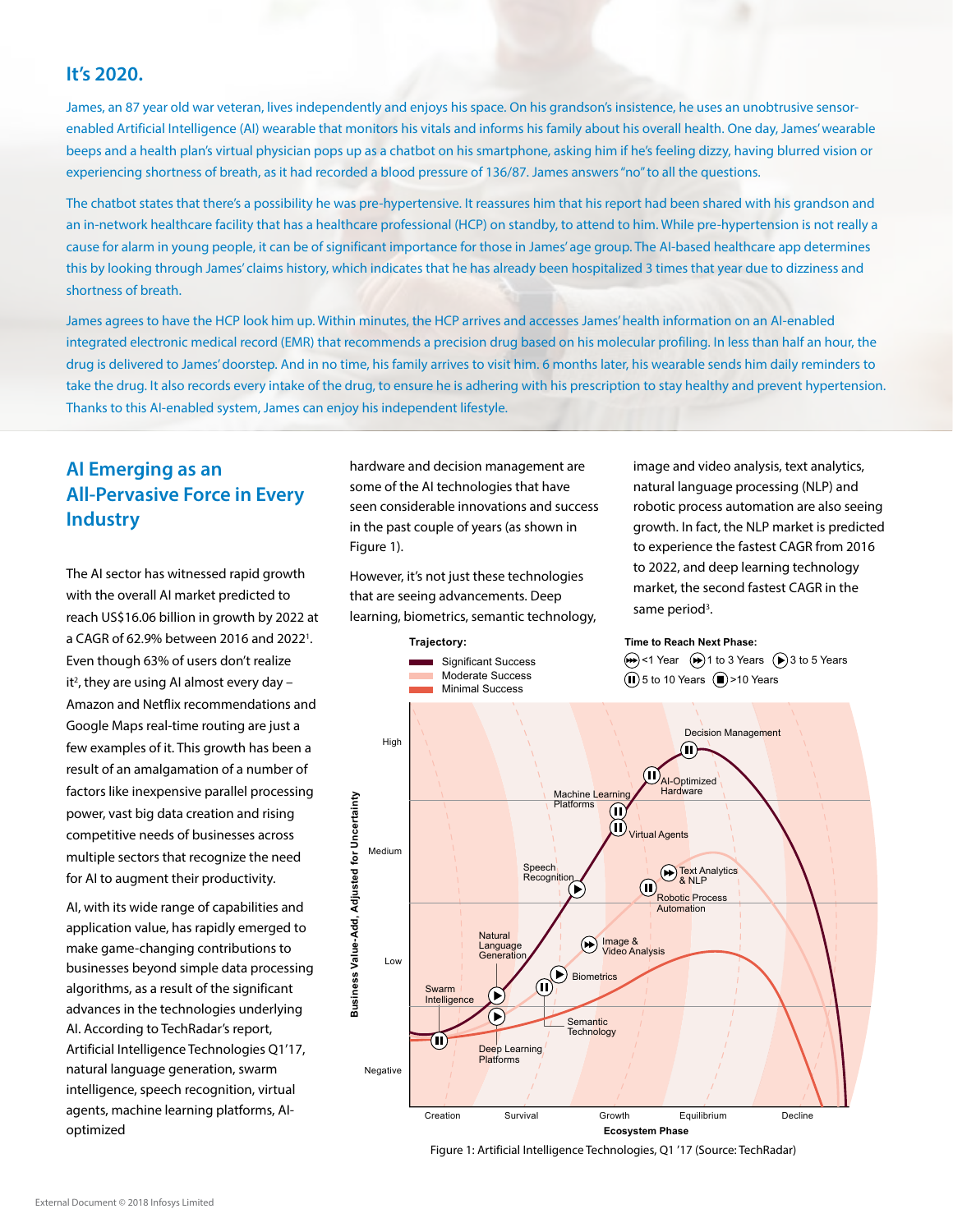## AI – Rising to Meet the Needs of the Healthcare Industry

Across the world, the healthcare industry is under tremendous pressure to meet the needs of **patients** who are no longer passive consumers but active participants; of **healthcare providers** who are struggling to meet the needs of these patients; and of **insurance providers** that have to streamline payments and healthcare models to align with emerging healthcare delivery and financing models. In such challenging times, AI can be integrated into the system to help the three key players collaborate more seamlessly and effectively to benefit each other. As an industry where adopting the latest technology is the norm, taking the AI route is more a natural progression of it.

*"The only way to solve the supply-anddemand issues so many health services face is to leverage artificial intelligence or AI."* - Ali Parsa, Chief Executive of Babylon

Numerous other challenges, like an increasing demand for better and more effective treatments for chronic and longterm diseases that are compounded by the needs of an ageing population can be

managed better with AI-based solutions like virtual health assistants and deep learning algorithms accelerating accurate diagnosis, for the healthcare industry. Various studies have revealed that integrating AI as a decision support tool in treatments can result in excellent patient outcomes, and HCPs are likely to be more open to using it.

AI can also bring about a significant reduction in costs pertaining to diagnosis and treatments, which have been key market drivers. The AI healthcare market is proposed to witness a drastic growth, from US\$667.1 million in 2016 to approximately US\$8 billion by 2022, at a CAGR of 52.68%4 .

AI has great growth possibilities due to the fact that it has easy integration capabilities in the healthcare space. In fact, many healthcare organizations have entered this space with AI-based EMR because of which large amounts of data have been generated, analyzed and interpreted to offer accurate insights. Android and iOS device based applications that allow patients to manage their health more proactively, track their fitness

details and collaborate more effectively with healthcare providers to take better decisions are growing. While AI empowers patients with the information they need to take control of their health, it also delivers incredible value to healthcare companies across various business functions, which are at different stages in their AI adoption journey (as shown in Figure 2).

While the challenges in the healthcare industry provide ample impetus for the growth of AI, there are key opportunities that act as drivers, encouraging healthcare companies to adopt the technology and demand more effective tools. This subsequently pushes AI developers to experiment and innovate to bring in the next generation of AI-enabled solutions to healthcare providers. Technological advancements, a need for better patient engagement, demand for precision medicine and skyrocketing healthcare costs have been a few key AI growth drivers for the industry.

| <b>Customer Service/Sales Support</b>                        | $11\%$             | 26% | 14%                                       | 29%               | 20%                                 |    |
|--------------------------------------------------------------|--------------------|-----|-------------------------------------------|-------------------|-------------------------------------|----|
| Finance & Accounting                                         | 11%                | 23% | 23%                                       | 31%               | 11%                                 |    |
| Sales                                                        | 14%                | 20% | 23%                                       | 23%               | 20%                                 |    |
| IT Application Maintenance<br>& Development                  | 9%                 | 26% |                                           | 34%               | 26%                                 | 6% |
| <b>Industry-Specific Process</b><br>(i.e. Claims Processing) | 11%                | 20% | 31%                                       | 14%               | 2 3 %                               |    |
| IT & Network<br>Infrastructure Support                       | 9%                 | 20% | 40%                                       |                   | 26%                                 | 6% |
| <b>Human Resources</b>                                       | 11%                | 17% | 20%                                       | 29%               | 23%                                 |    |
| Supply Chain & Logistics                                     | 14%                | 11% | 26%                                       | 26%               | 2 3 %                               |    |
| Procurement                                                  | 9%                 | 14% | 29%                                       | 29%               | 20%                                 |    |
| Marketing                                                    | $6\,\%$            | 14% | 17%                                       | 37%               | 26%                                 |    |
|                                                              | 5 - Full-Scale RPA |     | 4 - Implementing/Using RPA Tools Actively | 3 - Piloting Test | 2 - Evaluating<br>1 - Doing Nothing |    |

Figure 2: AI Adoption Stages of Healthcare Business Functions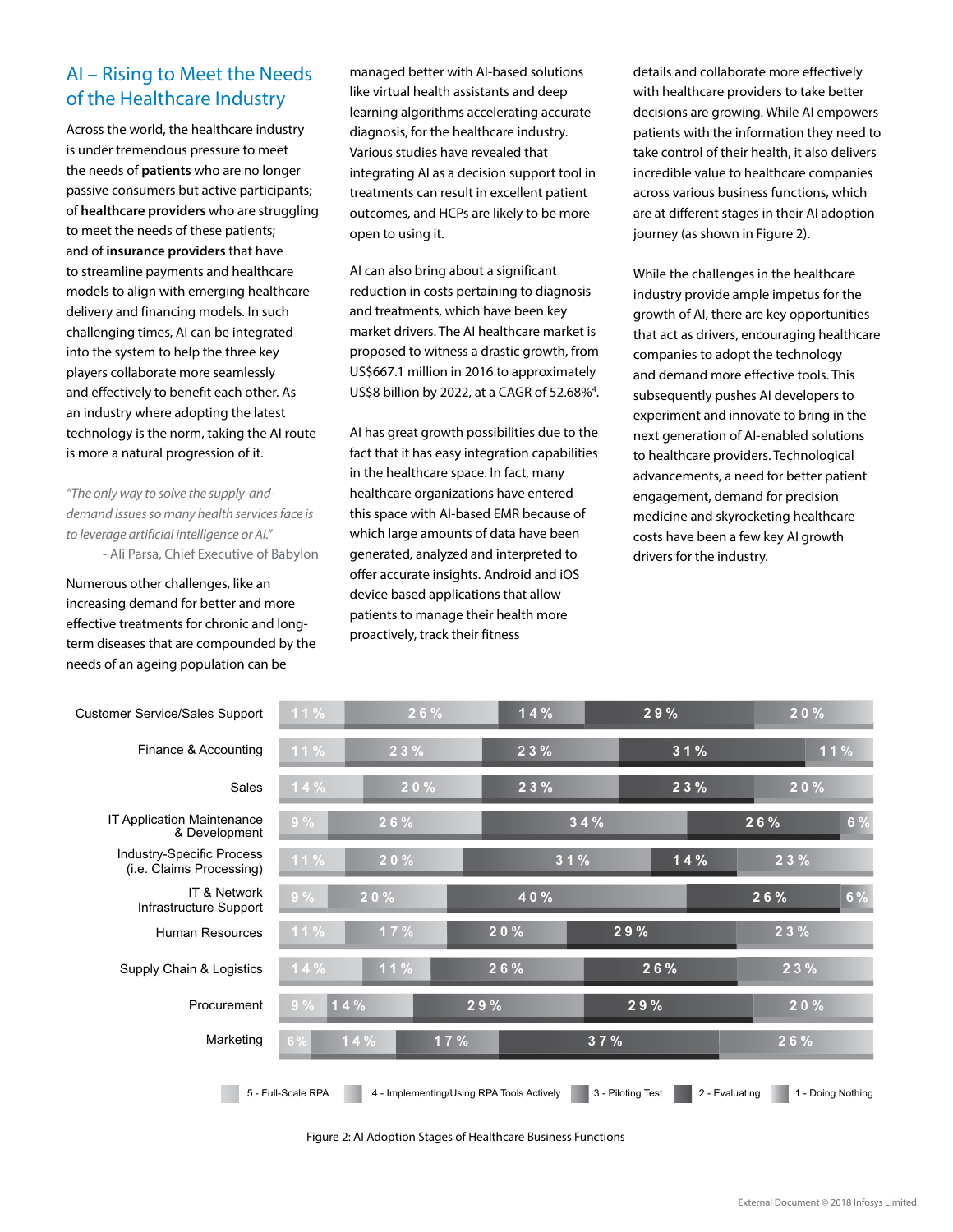## Adoption of AI has to be a Journey



## **Business Impact**

Figure 3: AI Journey for Health Plans

The AI journey of a health plan should be gradual. It needs a step-wise approach from Operational to Predictive and Cognitive processes, to generate knowledge-driven insights as the organization attains a certain level of maturity in understanding AI processes and benefits, and the ability to handle the human aspects of organizational change (as shown in Figure 3).

In its **nascent stage**, typical AI use cases will be deterministic, and look at repetitive candidate processes, without very minimal or no human intervention. It can execute end-to-end orchestrations and use scripts, macros and workflows, to improve operational efficiencies. In the **deterministic stage**, AI should look at dynamic processes, with significant human intervention. AI algorithms at this stage will have the capability to leverage available data and predict a result or an outcome.

The final stage, which is the **cognitive or intelligent stage** is typically policy

driven, dynamic and focused on problem solving. This stage uses smart systems that understand, leverage and solve complex problems. It helps manage knowledge more efficiently and reduces dependency on human capabilities and legacy systems. The business impact of this stage is considerably higher than that of the first two.

## Vital Applications of AI in **Healthcare**

Many health plans are compelled to embrace AI to address pressing industry imperatives. However, organizations have to look at the business value, technology maturity and automation potential of AI across the value chain to select the right business function (and use case) as a candidate for AI implementation.

Thanks to big data and new technological developments, AI is poised to bring incredible benefits to healthcare with its scope for widespread application.

AI has tremendous potential to bring transformation across the healthcare value chain – from product design, sales and quoting, enrolment and member management, billing, provider management, claims, medical management, and customer service, to analytics.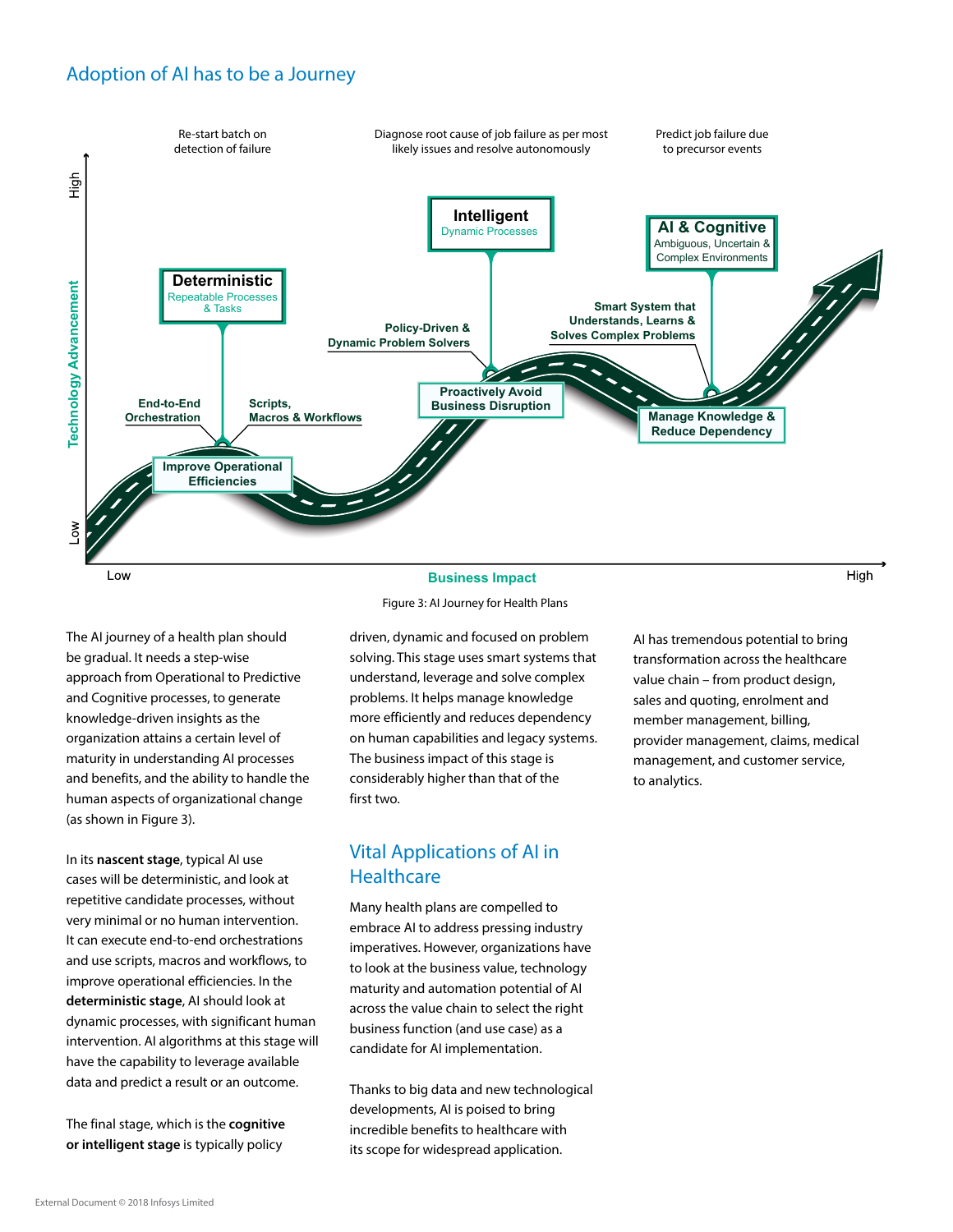

#### Figure 4: Potential AI Use Cases across the Healthcare Value Chain

We see a number of applications of AI in a health plan setting across the value chain. A few are:

#### **Improving patient engagement models to enhance healthcare outcomes**

The more a patient is engaged in healthcare, the more likely it will be that their health outcomes are better<sup>5</sup>. In fact, patients are quite keen to stay engaged in the process of decision-making about their health. Supporting this viewpoint is research that reveals that the greater a patient's engagement, the greater the likelihood that they will adopt preventive care approaches, decreasing the chances that they will have to get hospitalized or access emergency healthcare services, in comparison with patients who are less engaged<sup>6</sup>.

**AI Application:** A study reveals that leveraging apps and online portals to facilitate existing communication between HCPs and patients can enhance engagement rates by 60% or more<sup>7</sup>. Healthcare apps that capture, store and share patient data over the cloud, allow patients and HCPs to access it anytime,

anywhere and have the potential to enhance patient health outcomes, believe 93% HCPs who were surveyed as part of an eClinicalWorks survey<sup>7</sup>. The next generation of these apps are AI-based medical consultation apps that allow patients to get information on (nonemergency) medical conditions.

Patients can input details about their health and symptoms. The AI-based app will check these details against a wide database of information on diseases by leveraging capabilities like speech recognition. In addition, it will take into consideration the patient's profile, previous medical reports and reactions to different drugs. Based on a comprehensive analysis of all these details, the app will recommend steps that the patient can take to alleviate the condition.

Some apps have also been integrated with the capability to follow up with the patient and provide reminders to take their medication. With almost 52% smartphone users already utilizing their devices to get health-related information<sup>8</sup>, the outlook for acceptance of AI-based mhealth apps is quite bright. This is perhaps why the market is predicted to be worth \$26 billion

by 2017, based on Research2Guidance's Mobile Health Market Report for 2013-20178 .

#### **Mining big data, EHR and EMR to design more effective healthcare services**

In the healthcare industry, data (patient information, diagnosis details, new research findings, and more) is generated in large volumes every day. The integration of big data analytics tools have helped organizations gain the insights necessary to collaborate more effectively with patients and take better decisions, and this dependence on big data is growing. From aggregating patient data and storing it to reducing wastage; from cutting cost to streamlining hospital staff timings; from enabling remote patient monitoring to predicting epidemics, the application of big data has been growing extensively.

Electronic health records (EHRs) and EMRs are two such repositories of data in which nurses and HCPs aggregate patientspecific information. In 2015, nearly 87% office-based HCPs were using EHR-based systems<sup>9</sup>. However, the more extensive its use, the more HCPs are finding the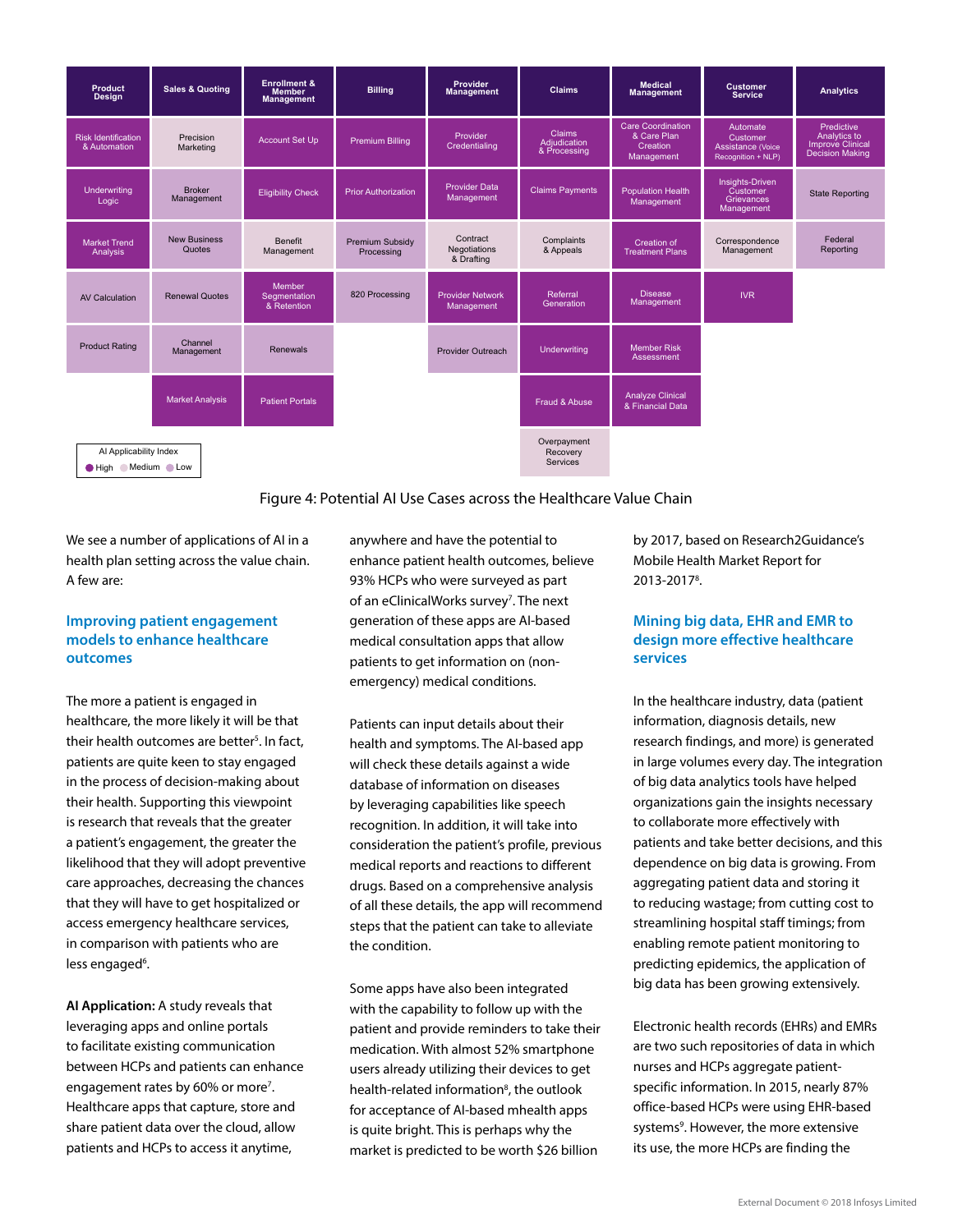process of recording and accessing data time-consuming and cumbersome. They feel that the time they invest in data entry is actually time that they could have spent with patients.

AI Application<sup>10, 11</sup>: Integrating AI into this equation can eliminate the issue to a large extent. EHR and EMR systems with AI can give HCPs the ability to dictate their observations instead of manually adding the data. This will free them to attend to patients more closely and meaningfully. In EHRs and EMRs, AI gives HCPs the opportunity to delve into the existing data and to derive significant insights that they can refer to, for recommendations. AI can enable HCPs to leverage the information in EHRs and EMRs, transforming them from systems that record and store data to virtual assistants that can deliver value to HCPs.

*"Electronic health records [are] like large quarries where there's lots of gold, and we're just beginning to mine them."*

> - Dr. Eric Horvitz, Managing Director of Microsoft Research, Specializing in Applying AI in Healthcare

With an AI-enabled EHR or EMR, HCPs can also get pop-ups notifying them about aspects they should consider when recommending a treatment plan or drug. For instance, if a drug is not suitable for a patient based on the patient's genetic profiling (as shown in the case of James), the AI system will be able to make a more relevant recommendation. Or, if a blockbuster drug being prescribed is likely to go out of production, it immediately fetches that information from the wide database that it has access to, and suggests a generic that may be as effective. Overall, it can be a smart aide that can help HCPs stay ahead of the curve.

#### **Increasing efficiency of systems to manage rising healthcare costs**

In 2016, healthcare costs rose to the highest in the past three decades, when the overall medical treatment price went up by 1%<sup>12</sup>. According to the director of USC's Schaeffer Center for Health Policy and Economics Health Policy, if this 1% is sustained over the course of a full year, the increase would be 12%, which is quite concerning for consumers<sup>12</sup>. Last year, a few health insurers stated that they would exit health insurance exchanges as people have been getting more expensive and unwell to treat<sup>13</sup>. This decreasing participation from insurers is raising additional concerns among patients and HCPs.

**AI Application:** By leveraging AI for clinical support, healthcare organizations will see an improvement in the process of medical imaging diagnosis. AI solutions can also be integrated in the ecosystem to improve healthcare delivery by streamlining hospital workflows. While this is not a comprehensive list of benefits that AI can provide, it has the scope to enhance healthcare outcomes by nearly 40% while reducing the cost of treatment by close to 50%14. Health insurance providers are typically keen to support HCPs who use new technology with the potential to improve healthcare outcomes. And AI can help HCPs achieve just that.

It can augment the HCPs' role and add a layer of decision support that can help them verify their diagnosis and treatment plans. AI can also play a crucial role in enabling them to accurately diagnose and treat patients who have chronic conditions, which according to the Agency for Healthcare Research and Quality makes up nearly 86% of the entire U.S. healthcare spends<sup>15</sup>. It can even prevent misdiagnosis, which happens in 10% to 20% of all the healthcare cases attended to<sup>16</sup>.

Misdiagnosis, can have two-fold repercussions – one by potentially putting a patient's life at risk, and the other by costing the healthcare organization a significant amount of money – which can be avoided or even mitigated by leveraging AI-enabled systems. In fact, many mature AI-based healthcare chatbots, with which patients can consult instead of a physician, charge just a fraction of what they would otherwise end up paying for a consultation<sup>17</sup>. So, even if this is being paid for through health insurance, the insurer and patient end up benefitting.

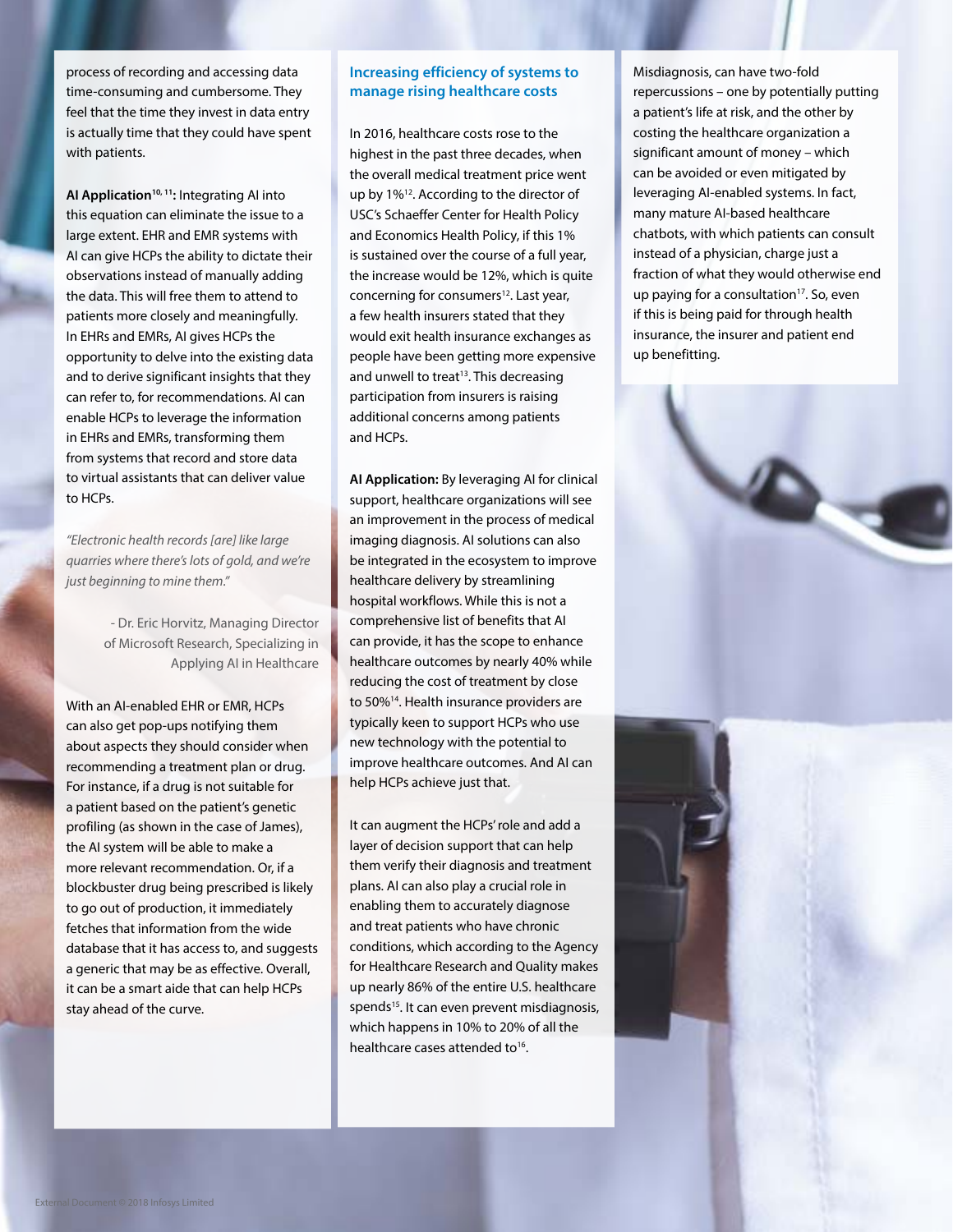## Potential Use Cases across the Healthcare Value Chain

Overall, several health plans are exploring different AI technologies across various use cases. Some of the key AI elements being considered and in use are:

- **• Natural language processing:** Clinical data analytics; predictive analytics; population health management and customer engagement.
- **• Virtual personal assistants:** Customer engagements; IVR and call center; appointment scheduling; consumer health data analysis.
- **• Autonomics:** Claims adjudication and bill payments.
- **• Cognitive computing:** Provider network management; customer self-service; population health management; fraud, waste and abuse; clinical and decision support system and care management.
- **• Machine learning:** Minimizing fraud; member engagement; improving patient outcomes and enhancing clinical efficiency; population health management and risk analysis.
- **• Robotics process automation:** Claims payment; membership and enrolment and policy administration; underwriter support; customer support; billing, collections, recollections and reporting.

AI application benefits are evident in nearly every function and area of healthcare and in fact, even overlap a few. Take for instance the case of the AI assistant designed to remind patients to take their medicines on time. While it increases the chances that patients will adhere to their treatment plan, increasing the likelihood of their ailment getting cured, which in turn prevents their readmission, reducing the addition of one more consultation that

HCPs would otherwise have to attend to, it then goes on to ensuring that they are all in alignment with the value-based care mandate.

Whether through intelligent care management, medical upcoding or cognitive computing, AI has widespread application potential across the industry's value chain. Many of our clients have begun to understand the benefits of AI and are moving from a mobile-led transformation in the last decade to an AIled transformation in the coming decade.